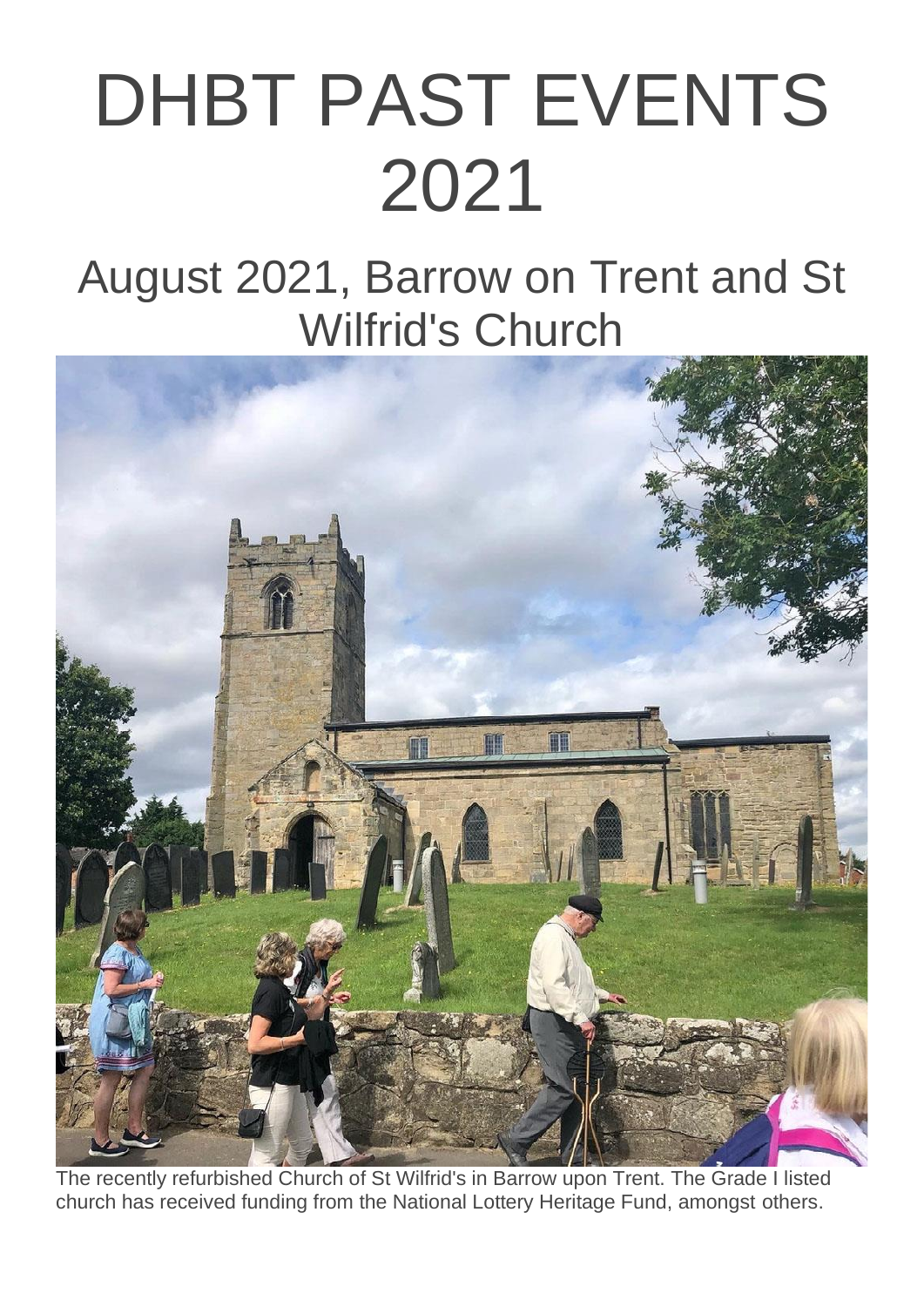On Sunday 15th August, the Friends of St Wilfrid's Church led 20 DHBT guests on a village trail around Barrow upon Trent.

Dominating the growth of this pretty village are two things that are almost hidden. Firstly, the River Trent; only visible at the end of Church Lane and, secondly, Barrow Hall, first built in the 16th century and burnt to the ground in 1956.

The Parish of Barrow used to be a farming community with around 19 farms and small holdings, of which 12 were situated in the village. In the early and mid-20th century, several of the larger estates were sold off, and land was made available for building. We were introduced to many of those buildings built before 1900 as part of the visit.

Highlights included The Row, which was built in 1789 and paid for by parish levy. Originally one room deep with kitchen extensions added later, these were built as workers cottages immediately after the enclosures had redistributed land amongst the landowners. No.16A retains evidence of its days as a shop and No.18 was extended in 1901 to include a bakery.

'Pinfold' is a cottage that was part of the farm buildings for 'St Wilfrid's House', containing the blacksmith's forge. The pinfold is a medieval structure provided for stray animals. St Wilfrid's Church dates back to Anglo Saxon times and was developed by the Knight's Hospitallers between the 12th and 16th century.

You can find out more about the village and the church on their website: [www.stwilfridsbarrow.org](http://www.stwilfridsbarrow.org/)

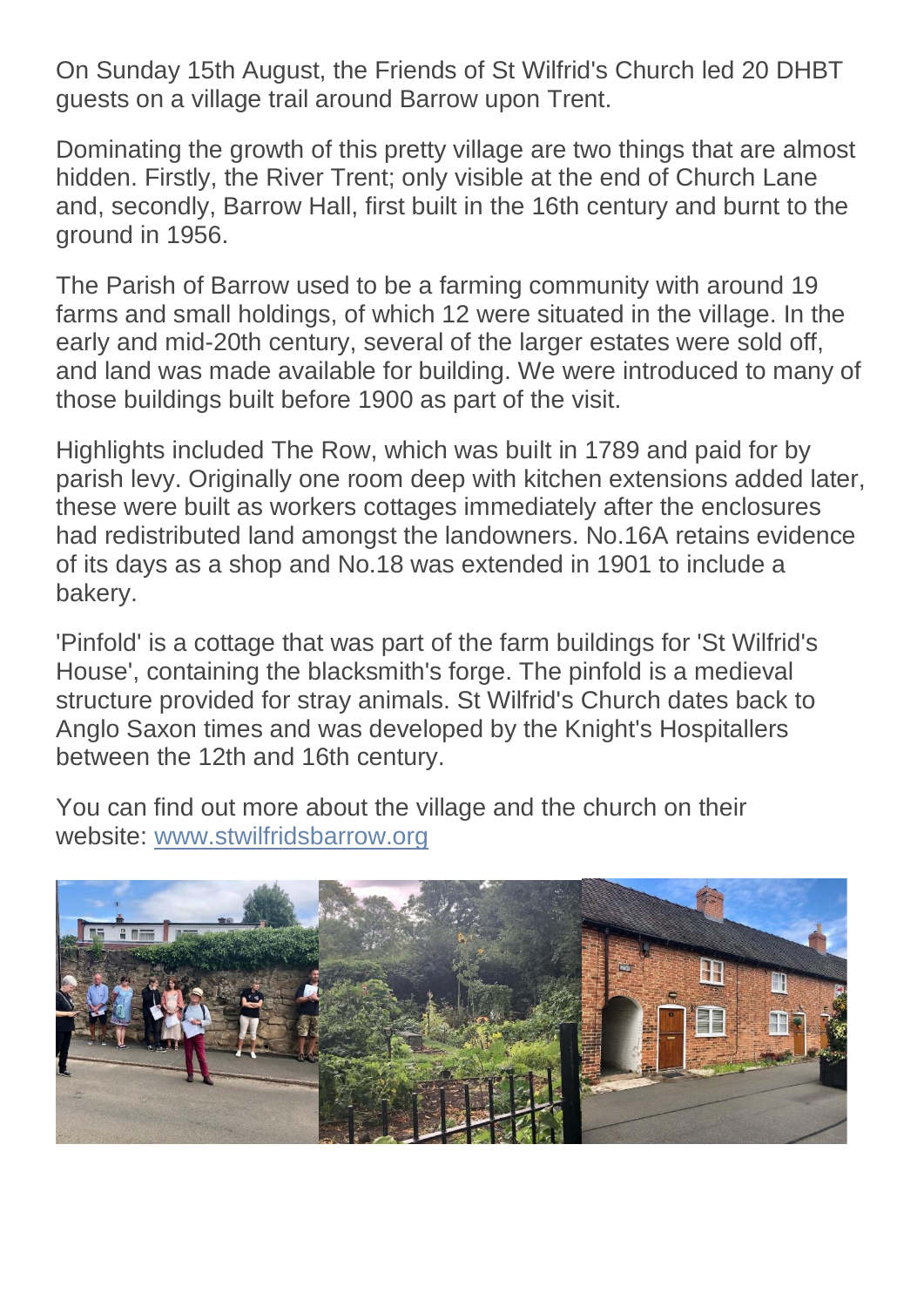

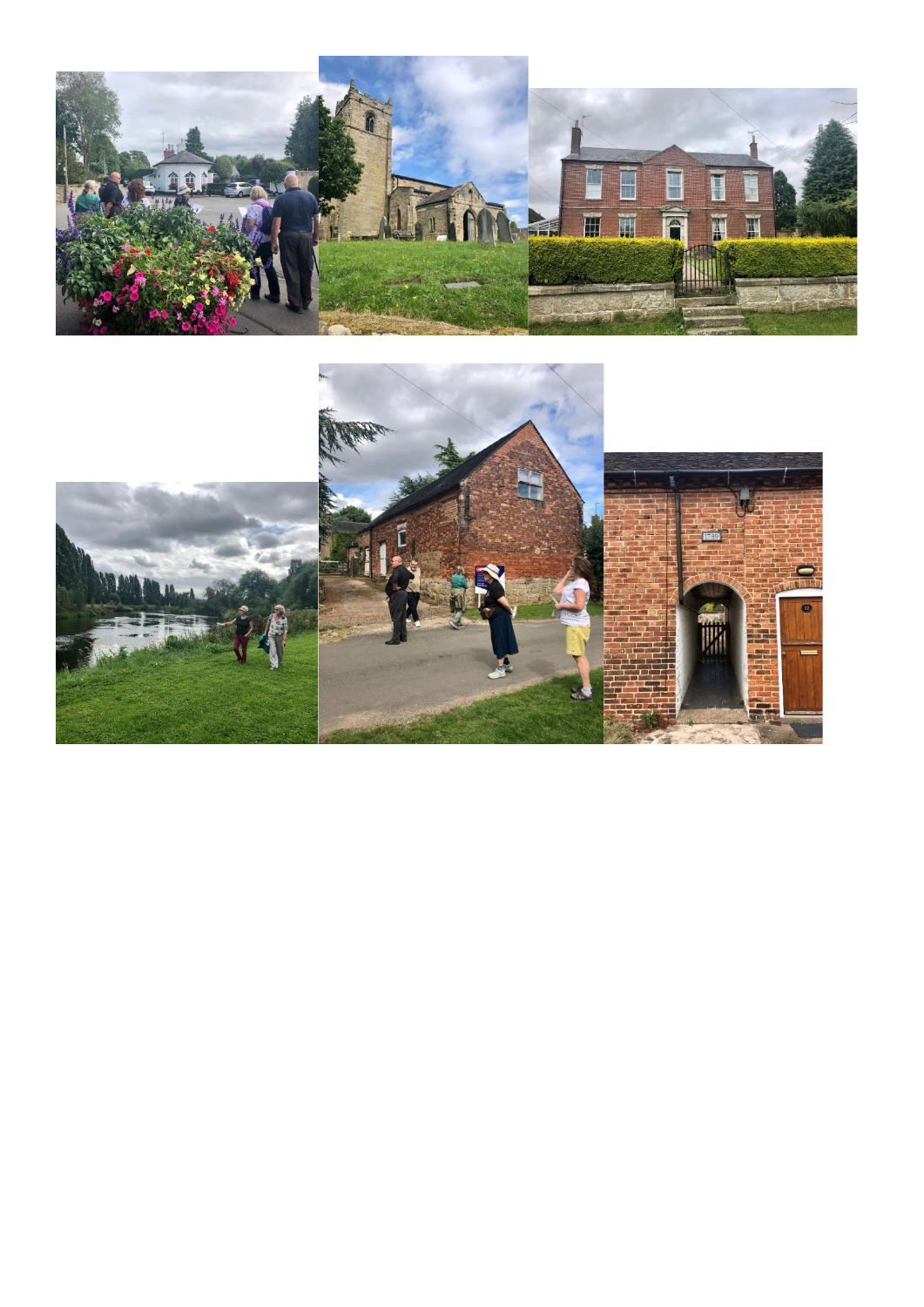## Village War Memorial Puzzle



The war memorial in Barrow upon Trent.

During the visit to Barrow upon Trent we found out some interesting facts relating to the village war memorial.

In 1915, Mr. F. C. Arkwright, the great grandson of Sir Richard Arkwright, having lost his son and a son-in-law in the fighting, organised a competition for Derbyshire villages.

He wanted to seek out the village that had sent the greatest number of volunteers to fight in the First World War, in proportion to the size of its population. He wished to encourage others to support the war effort.